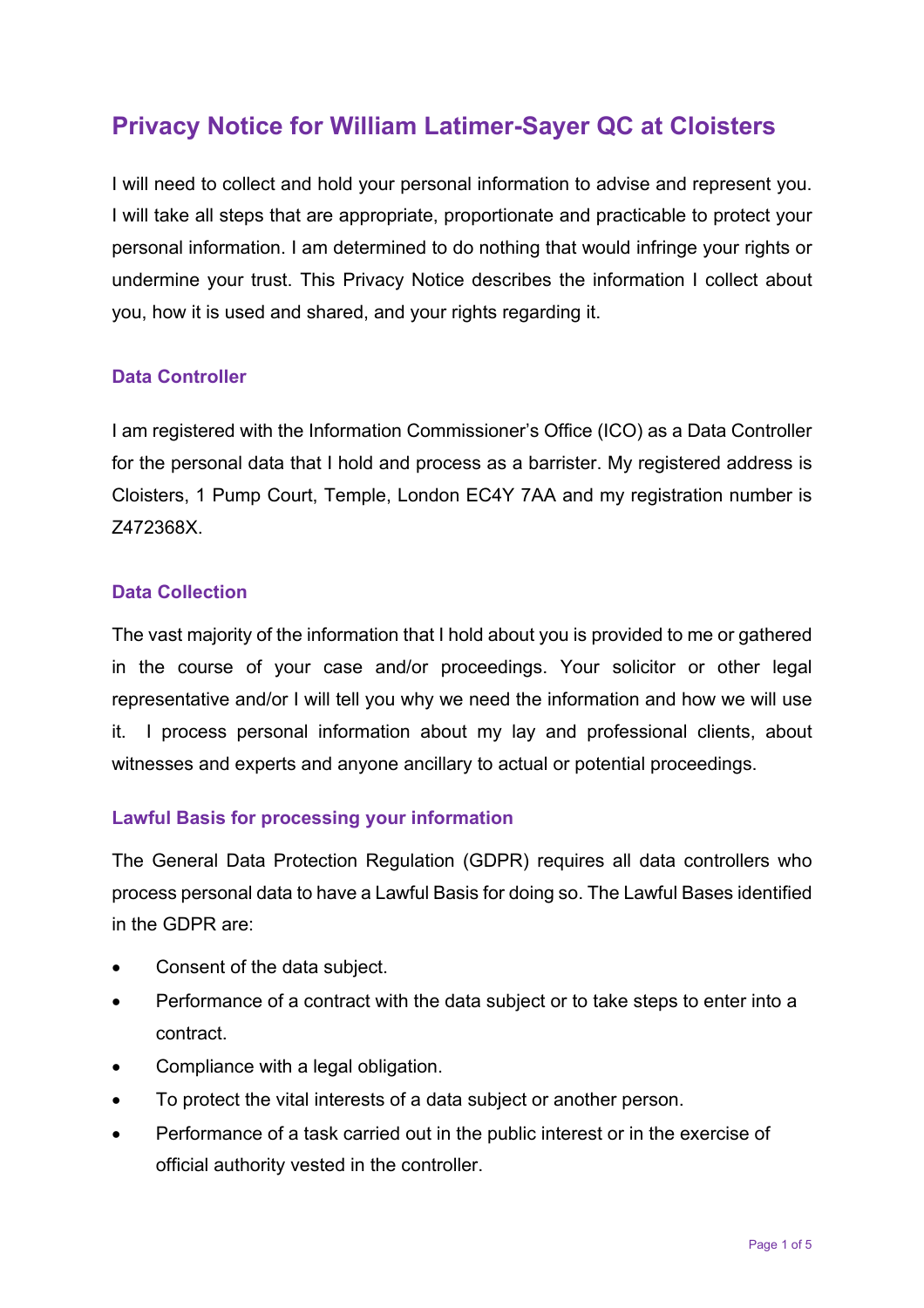The legitimate interests of myself, or a third party, except where such interests are overridden by the interests, rights or freedoms of the data subject.

Examples of legitimate interests include:

- Where the data subject is a client or in the service of the data controller.
- Transmission within a group of undertakings for internal administrative purposes.
- Processing necessary to ensure network and information security, including preventing unauthorised access.
- Processing for direct marketing purposes, or to prevent fraud.
- Reporting possible criminal acts or threats to public security.

I process your personal data to enable the necessary steps to be taken to enter into and/or to perform contracts for legal services and/or to comply with a legal obligation and/or for the purposes of my legitimate interests – namely, the provision of legal services, the development and marketing of my professional expertise and maintaining a record of the work I have carried out for my clients (including for regulatory purposes and in order to address any queries or concerns you may have). I also process data where that is necessary for the establishment, exercise and/or defence of legal claims.

# **I use your information to:**

- Provide legal advice and representation.
- Administer my practice.
- Assist in training pupils, mini-pupils and people undertaking work experience
- Investigate and address your concerns.
- Communicate with you about the claim and news, updates or events which may be of interest.
- Investigate or address legal proceedings relating to your use of my services/products, or as otherwise allowed by applicable law.
- Maintain a record of the work I have carried out for you.
- Make statutory returns as required by the HMRC.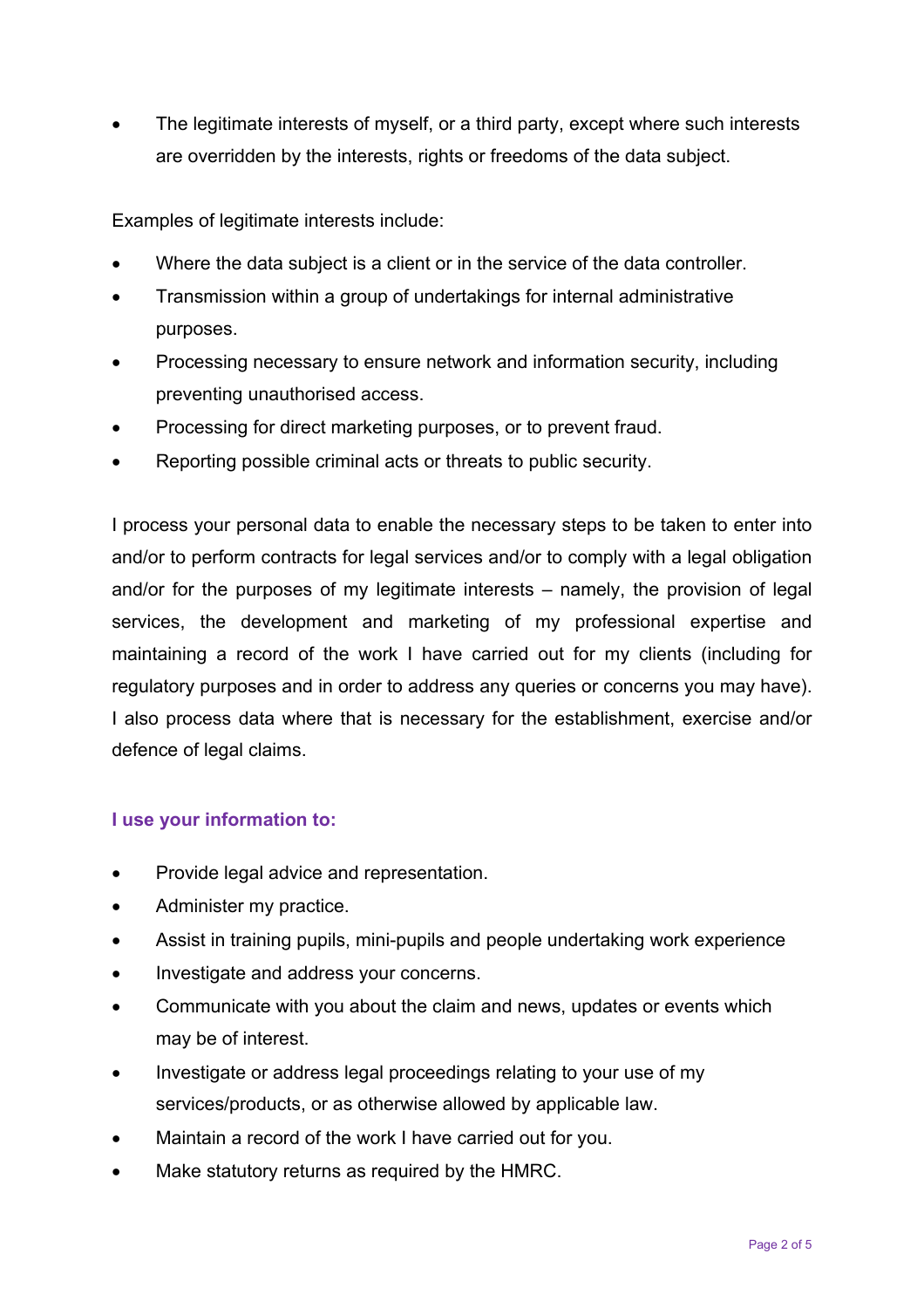I do not use automated decision-making in the processing of your personal data. I collect and process both personal data and special categories of personal data as defined in the GDPR. This may include:

- Name.
- Address.
- Email.
- Phone number.
- Payment or bank details.
- Date of birth.
- Location details.
- Device IP address.
- Financial information.
- Details regarding names, addresses and dates of birth of children, friends and relatives.
- Information regarding injuries, illnesses and medical conditions and their consequences.
- Information regarding treatment or therapies undergone or proposed.
- Details regarding accommodation, adaptations, aids and equipment, technology or miscellaneous expenses incurred.
- Details regarding protected characteristics (such as disability, sex, race, age religion or belief, sexual orientation, gender identity, pregnancy/maternity, marital status).
- Details regarding trade union membership and/or activities.
- Details regarding holidays, leisure and social activities.
- Medical records and/or health details.
- Criminal records and/or details relating to offences, alleged offences, criminal proceedings, outcomes and sentences.
- Social services, local authority, local education authorities, primary care trusts, clinical commissioning groups and other governmental groups.
- Information relating to driving and transport including DVLA details.
- Details about work, pension, education and/or training.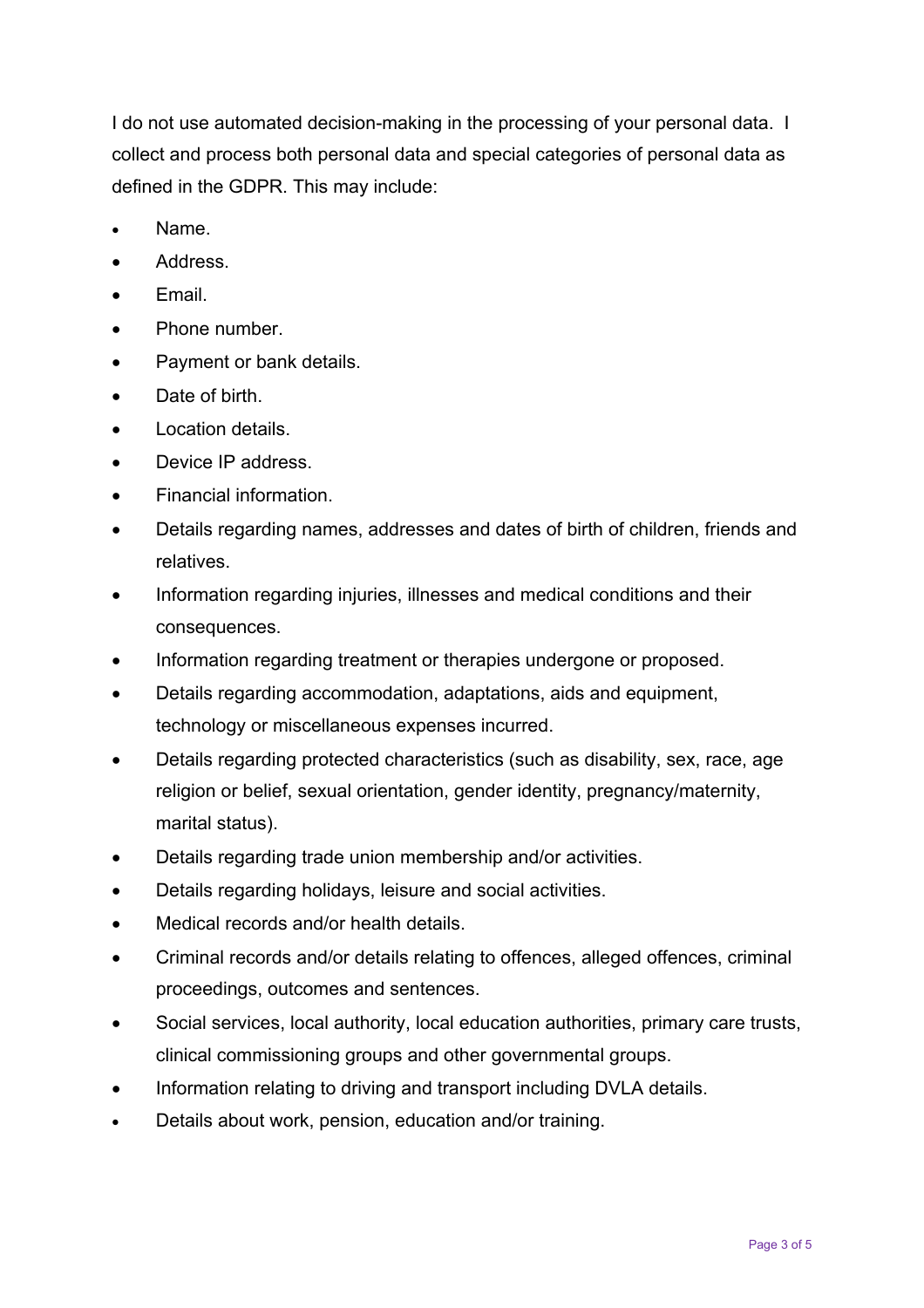# **Sharing personal data**

I sometimes need to share the personal information I process with the individual and/or third parties. Where necessary or required, I may share information with:

- Solicitors, barristers and legal representatives
- Courts and other tribunals
- Pupils or mini pupils under my training or supervision
- My Chambers management and staff who provide administrative services
- Regulatory authorities, ombudsmen, insurance providers or legal advisors in the event of a dispute or other legal or relevant matter
- Law enforcement officials, government authorities, or other third parties to comply with a court order to meet legal obligations
- Any other party where I ask you and you consent to the sharing

# **Transfers to third countries and international organisations**

I do not usually need to transfer any personal data to third countries or international organisations but, if I do so, it will only be where I am satisfied that such transferred data is fully protected and safeguarded as required by the GDPR.

**I retain your personal data** while you remain a client and for 7 years thereafter, unless you ask me to delete it. I adhere to Cloisters' Data Retention Policy (copy available on request) which details how long I hold data for and how I dispose of it when it no longer needs to be held. I will delete or anonymise your information at your request unless:

- There is an unresolved issue, such as claim or dispute;
- I am legally required not to; or
- There are overriding legitimate business interests, including but not limited to fraud prevention and protecting customers' safety and security.

# **Your Rights**

The GDPR gives you specific rights around your personal data. For example, you have to be informed about the information I hold and what I use it for, you can ask for a copy